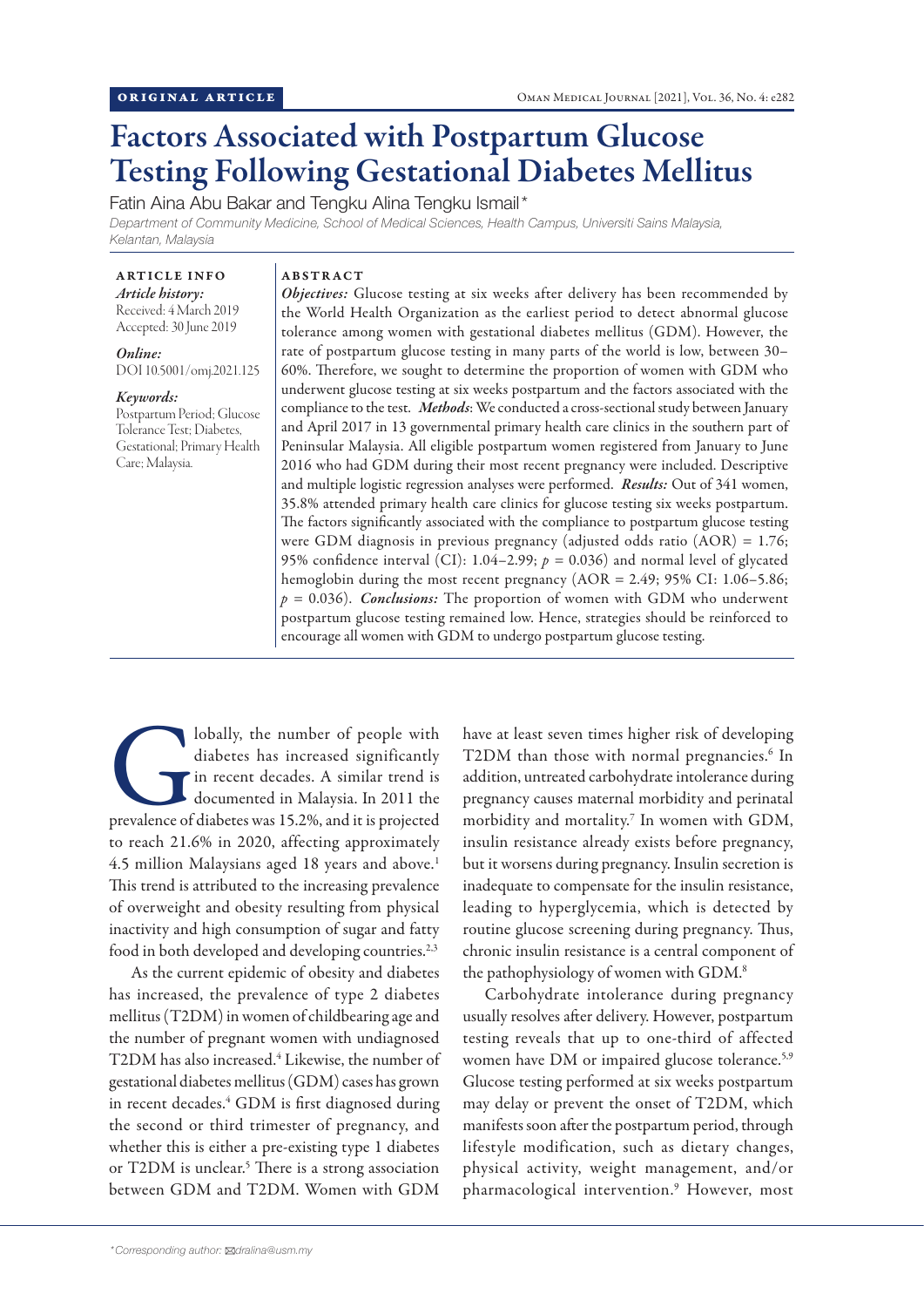women with GDM are not screened for T2DM after delivery; thus, diabetes prevention and treatment opportunities are missed. A scheduled postpartum test is important to detect prediabetes and diabetes and allow prompt intervention to reduce the risk of diabetes or diabetes-related complications.10

Malaysia follows the recommended protocol of glucose testing at six weeks postpartum. During the first postpartum visit in primary health care clinics, all women with GDM are given an appointment for the test at six weeks postpartum. These primary health care facilities, which women attend for their antenatal check-ups, are easily accessible as they are situated near the women's place of residence, approximately 5 km away in the urban areas and 3 km away in rural areas. The services offered in these health clinics include maternal and child health services, which provide antenatal and postnatal care to all mothers. Despite the availability and accessibility of these primary care services, there is no existing system that reminds women to undergo postpartum glucose testing.<sup>11,12</sup>

Given that early detection of glucose abnormalities postpartum can delay or prevent T2DM in women with glucose intolerance, postpartum glucose testing is important because it allows early detection of prediabetes and treatment of diabetes. Our study determined the current postpartum glucose testing rate among women with GDM. To our knowledge, this study is the first to determine the compliance rate of women with GDM for glucose testing at six weeks postpartum and the associated factors influencing the compliance with the test in the southern part of Peninsular Malaysia.

# METHODS

This cross-sectional study was conducted in Johor Bahru District, the state capital city of Johor. The state's geographical position being the southernmost city in Peninsular. Johor has the second largest population in Malaysia at 3 230 440 in 2010, increasing to 3 601 690 in 2016.13 The state's ethnic composition include Malays (51.2%), Chinese (33.5%), Indian (10.7%), other ethnic groups (0.1%), and non-citizens (4.5%). Johor Bahru District has 16 government primary health care clinics, but only 13 offer maternal and child health services.

This study was conducted based on the medical records of postpartum women who had registered

in primary health care clinics in Johor Bahru from January to June 2016 and had GDM in their most recent pregnancy. Those who had their postpartum follow-up in other districts or were unable to attend testing because of physical disability (e.g., being bedridden) were excluded. Since this study involved reviewing secondary data, records missing at least one of the required information were excluded. This study was approved by the Human Research Ethics Committee of the Universiti Sains Malaysia [USM/ JEPeM/16120599] and the Medical Research and Ethics Committee of the Ministry of Health, Malaysia [NMRR-16-2352-33522(IIR)].

The sample size was estimated using the single proportion formula to determine the proportion of individuals who undergo postpartum glucose testing and using power and sample size calculation software to compare two independent proportions. From all the sample sizes determined, the biggest sample size was 345. A total of 516 postpartum women with GDM were registered from January to June 2016. Of these, 341 cases met the inclusion criteria, and the records of all these women were reviewed.

This study involved secondary data collection from primary health care clinics. A list of women with GDM was obtained. Sociodemographic, clinical, obstetric characteristics, and glucose screening results during pregnancy and after delivery were extracted from their maternal health records. The retrieved information were reviewed and recorded in the data collection form by a researcher.

The maternal health record was assigned during the women's first antenatal check-up and maintained until six weeks after delivery. Information related to the pregnancy, delivery, and postpartum period was recorded. The record was prepared in two copies for each pregnancy; one copy was a home-based card, which belongs to the pregnant women, and the respective health clinic kept the other copy.

The record consists of three sets of information: the women's sociodemographic, clinical, and healthcare data. The sociodemographic information collected in this study included the women's age, ethnicity, marital status, educational level, and occupation. Educational level was classified into secondary and lower education or tertiary and higher education.

Clinical data included family history of diabetes, parity, and previous diagnosis of GDM.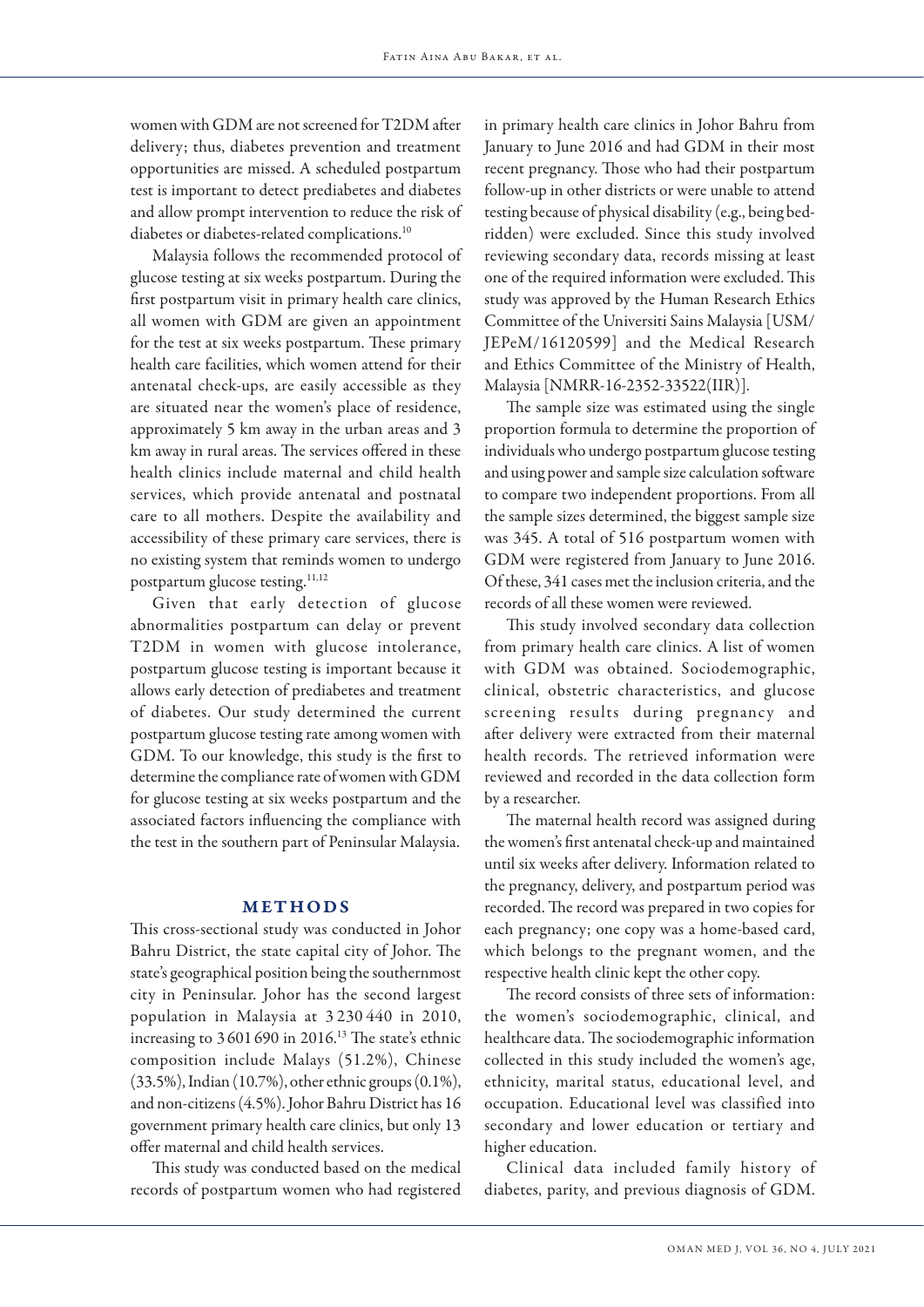The women diagnosed with GDM in pregnancies before their most recent pregnancy were classified as having a prior diagnosis of GDM. Other data obtained include any underlying medical illness and gestational age at booking. Booking is defined as the first antenatal visit of the respondents to any clinic. It is classified according to gestational age at the time of booking, namely, early booking, which is done before 12 weeks of gestation, and late booking, which is done after 12 weeks gestation. In the maternal health record, information such as gestational weight gain, treatment with metformin or insulin, and glycated hemoglobin  $(HbA_1)$  level were recorded by the attending physicians at the health clinics. Other clinical data retrieved include mode of delivery, infant birth weight, and admission to a neonatal intensive care unit. These data were all recorded in the postnatal column found in the last pages of the maternal health record.

In addition, postpartum, home, and hospital follow-up visits were among the health care data obtained from the maternal health record. During each visit, the dates for subsequent follow-up visits in the clinic or hospital setting were recorded. Data were recorded in the maternal health record during each home visit by an attending nurse. Information regarding postpartum glucose testing compliance and the test results were recorded in the postnatal column of the maternal health record. The women were indicated to have undergone postpartum glucose testing if they were tested six weeks postpartum as scheduled on their appointment date. Moreover, the women were indicated to have abnormal glucose tolerance if they had diabetes, prediabetes, impaired glucose tolerance, impaired fasting glucose, or elevated glucose tolerance.<sup>14</sup>

All information were analyzed using SPSS Statistics (IBM Corp. Released 2013. IBM SPSS Statistics for Windows, Version 22.0. Armonk, NY: IBM Corp.). Data were expressed as frequency and percentages for categorical variables. Simple and multiple logistic regression analyses were used to evaluate the factors associated with compliance with postpartum glucose testing. All variables were tested for their association with postpartum glucose testing. The dependent variable was postpartum glucose testing, which was either performed or not performed. In variable selection, the stepwise, forward and backward methods were used. In selecting a model, the three rules considered were Table 1: Sociodemographic and clinical characteristics of women with gestational diabetes mellitus (GDM) ( $n = 341$ ).

| <b>Variables</b>                     | $Mean \pm SD$  | $\mathbf n$    | %       |
|--------------------------------------|----------------|----------------|---------|
| Age, years                           | $31.7 \pm 4.9$ |                |         |
| Ethnicity                            |                |                |         |
| Malay                                |                | 213            | 62.5    |
| Chinese                              |                | 70             | 20.5    |
| Indian                               |                | 41             | 12.0    |
| Others                               |                | 17             | 5.0     |
| <b>Marital</b> status                |                |                |         |
| Married                              |                | 337            | 98.8    |
| Single                               |                | $\overline{4}$ | 1.2     |
| Education                            |                |                |         |
| Tertiary and above                   |                | 13             | 3.8     |
| Secondary and lower                  |                | 328            | 96.2    |
| Parity                               |                |                |         |
| Multiparous                          |                | 224            | 65.7    |
| Primiparous                          |                | 117            | 34.3    |
| <b>Family history of diabetes</b>    |                |                |         |
| No                                   |                | 167            | 49.0    |
| Yes                                  |                | 174            | 51.0    |
| Previous diagnosis of GDM            |                |                |         |
| No                                   |                | 267            | 78.3    |
| Yes                                  |                | 74             | 21.7    |
| Gestational age at booking,<br>weeks |                |                |         |
| $\geq 12$                            |                | 170            | 49.9    |
| < 12                                 |                | 171            | 50.1    |
| Underlying medical illness           |                |                |         |
| No                                   |                | 299            | 87.7    |
| Yes                                  |                | 42             | 12.3    |
| Insulin usage                        |                |                |         |
| No                                   |                | 305            | 89.4    |
| Yes                                  |                | 36             | 10.6    |
| Gestational weight gain              |                |                |         |
| Normal                               |                | 185            | 54.3    |
| Excessive                            |                | 48             | 14.1    |
| Poor                                 |                | 108            | 31.7    |
| Glycated hemoglobin<br>$(HbA_{1c})$  |                |                |         |
| Abnormal ( $> 6.5$ mmol/L)           |                | 24             | $7.0\,$ |
| Normal $(< 6.5$ mmol/L)              |                | 317            | 93.0    |
| Mode of delivery                     |                |                |         |
| Cesarian section                     |                | 89             | 26.1    |
| Vaginal delivery                     |                | 252            | 73.9    |
| Infant birth weight, g               |                |                |         |
| 2500-3500                            |                | 265            | 77.7    |
| < 2500                               |                | 24             | 7.0     |
| > 3500                               |                | 52             | 15.2    |

*SD: standard deviation.*

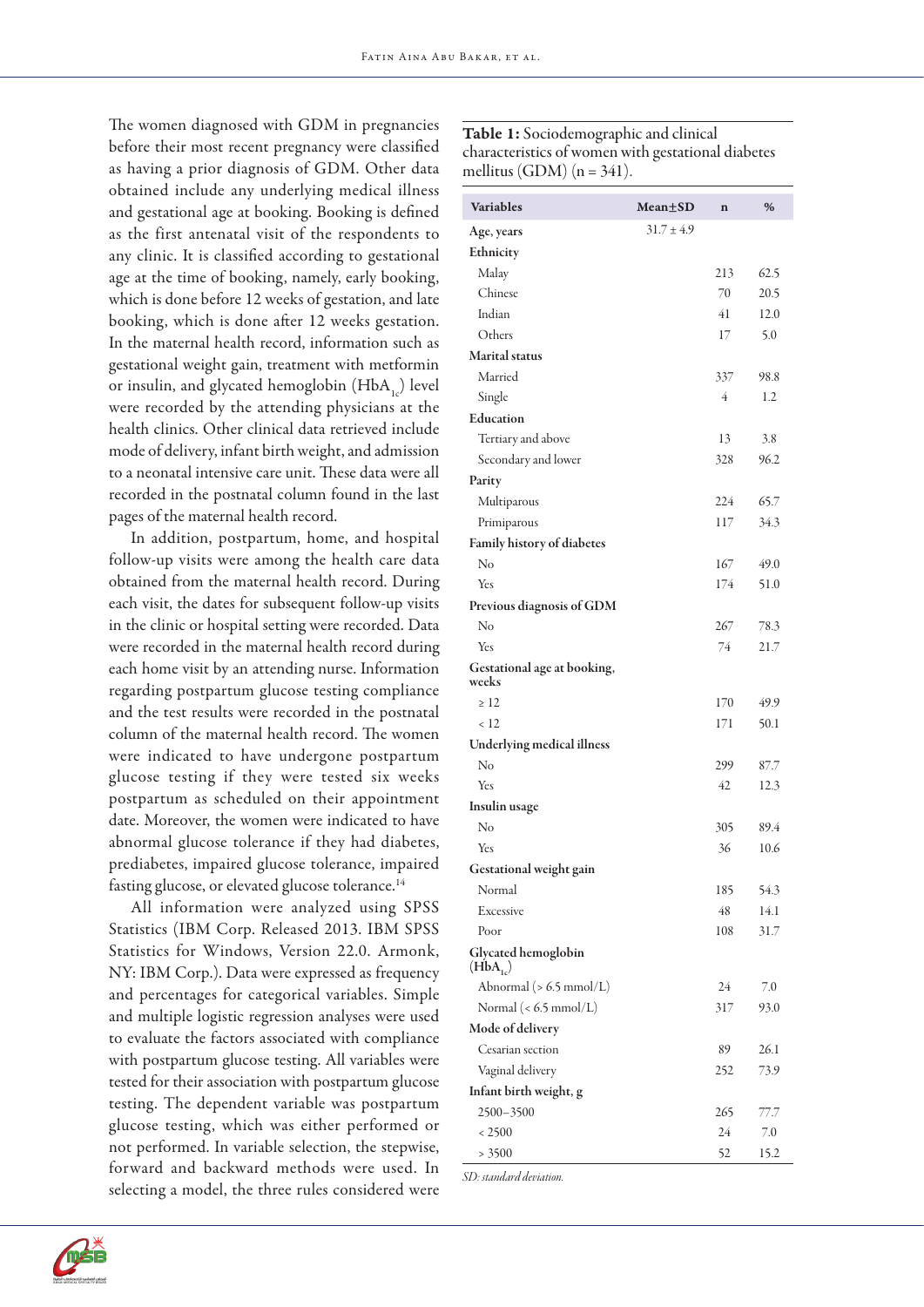statistical significance, parsimony, and biological plausibility. Any possible two-way interaction was checked in the model. The fitness of the model was tested using the Hosmer–Lemeshow goodness of fit test. The classification table and area under receiver operating characteristic curve were used to determine the fitness of the model. The final model was presented in terms of adjusted odds ratio (AOR), 95% confidence interval (CI), Wald statistics, and *p*-value. The significance level was set at *p* < 0.050.

## RESULTS

A total of 341 postpartum women with GDM were included in this study. Their age ranged between 18 and 48 years with a mean  $(\pm SD)$  of 31.7 $\pm$ 4.9 years. Majority of subjects were Malays ( $n = 213$ ; 62.5%), married ( $n = 337$ ; 98.8%), and had secondary and lower education ( $n = 328$ ; 96.2%). Table 1 shows the sociodemographic and clinical characteristics of the subjects.

The proportion of women who showed up in primary healthcare clinics for glucose testing at six weeks postpartum was 35.8%. The remaining 219 (64.2%) did not show up during their appointments, which their attending healthcare providers set during their routine follow-up within the immediate postpartum period. Among those who underwent postpartum glucose testing, 107 (87.7%) were





normoglycemic, and 15 (12.3%) had abnormal glucose tolerance at six weeks postpartum. Out of the 15 cases with abnormal glucose tolerance, one patient (6.7%) was diagnosed with DM, and 14 (93.3%) were diagnosed with impaired glucose tolerance. Figure 1 shows the prevalence of abnormal glucose tolerance among postpartum women with GDM who have undergone glucose testing.

Simple logistic regression analysis was conducted to determine the factors associated with postpartum glucose testing among women with GDM. No significant association between sociodemographic factors and glucose testing at six weeks postpartum was found among women with GDM in Johor Bahru. The age, ethnicity, educational level, and employment status of the women did not significantly influence their behavior toward postpartum glucose testing. By contrast, the significant variables in this univariable analysis were family history of diabetes (*p =* 0.028), previous diagnosis of GDM ( $p = 0.020$ ), and HbA<sub>1s</sub> level (*p =* 0.021) [Table 2].

Multiple logistic regression analysis was used to identify the associated factors after controlling for all other variables. Educational level, family history of diabetes, previous diagnosis of GDM, presence of underlying medical illness, hospital follow-up, and HbA<sub>1</sub> level were the variables with a *p*-value of < 0.050; thus, they were selected for multiple logistic regression analysis. From this analysis, the significant factors associated with postpartum glucose testing at six weeks among women with GDM when other variables were controlled were previous diagnosis of GDM (AOR = 1.76; 95% CI: 1.04–2.99; *p =*  0.036) and normal  $HbA_1$  level (AOR = 2.49; 95% CI: 1.06–5.86; *p =* 0.036) [Table 3].

#### DISCUSSION

This study examined the compliance with postpartum glucose testing for diabetes detection among women diagnosed with GDM during their most recent pregnancy. These women were registered in government primary health care clinics in Johor Bahru from January to June 2016. The postpartum glucose screening rate among this cohort of vulnerable women was low at 35.8%, consistent with previous results wherein postpartum screening rates ranged from 19-67%.<sup>14-17</sup>

There are several potential explanations for the low postpartum testing rates reported in this study.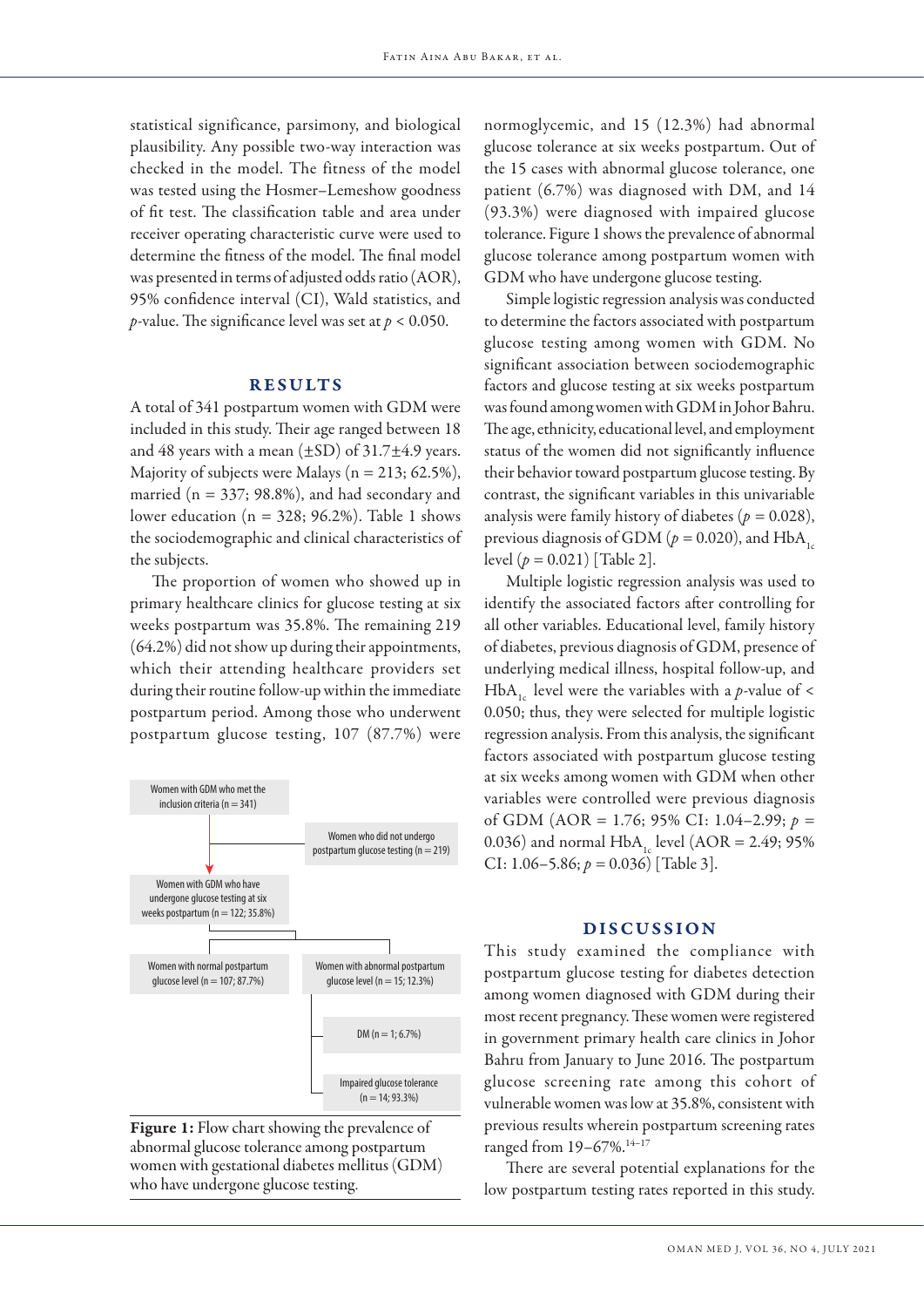| <b>Variables</b>                                       | Perform glucose testing,<br>$n = 122$ |           | Not perform glucose<br>testing, $n = 219$ |            | <b>Crude OR</b><br>$(95\% CI)$ | Wald<br>statistics<br>(df) | p-value |
|--------------------------------------------------------|---------------------------------------|-----------|-------------------------------------------|------------|--------------------------------|----------------------------|---------|
|                                                        | Mean $\pm$ SD                         | $n(\%)$   | Mean $\pm$ SD                             | $n$ (%)    |                                |                            |         |
| Age, years                                             | $31.7 \pm 5.1$                        |           | $31.6 \pm 4.7$                            |            | $1.00(0.96 - 1.05)$            | 0.00(1)                    | 0.949   |
| Parity                                                 |                                       |           |                                           |            |                                |                            |         |
| Multiparous                                            |                                       | 82(67.2)  |                                           | 142(64.8)  | $\mathbf{1}$                   |                            |         |
| Primiparous                                            |                                       | 40(32.8)  |                                           | 77(35.2)   | $1.11(0.69 - 1.78)$            | 0.01(1)                    | 0.658   |
| Ethnicity                                              |                                       |           |                                           |            |                                |                            |         |
| Malay                                                  |                                       | 79 (64.8) |                                           | 134(61.2)  | $\mathbf{1}$                   |                            |         |
| Chinese                                                |                                       | 25(20.5)  |                                           | 45(20.5)   | $0.94(0.54 - 1.65)$            | 0.04(1)                    | 0.836   |
| Indian                                                 |                                       | 12(9.8)   |                                           | 29(13.2)   | $0.70(0.34 - 1.45)$            | 0.91(1)                    | 0.341   |
| Others                                                 |                                       | 6(4.9)    |                                           | 11(5.0)    | $0.93(0.33 - 2.59)$            | 0.02(1)                    | 0.883   |
| <b>Education</b> level                                 |                                       |           |                                           |            |                                |                            |         |
| No higher education                                    |                                       | 115(94.3) |                                           | 213(97.3)  | $\mathbf{1}$                   |                            |         |
| Higher education                                       |                                       | 7(5.7)    |                                           | 6(2.7)     | $2.16(0.71 - 6.58)$            | 1.84(1)                    | 0.175   |
| <b>Employment status</b>                               |                                       |           |                                           |            |                                |                            |         |
| Unemployed                                             |                                       | 60(49.2)  |                                           | 121(55.3)  | $\mathbf{1}$                   |                            |         |
| Employed                                               |                                       | 62(50.8)  |                                           | 98 (44.7)  | $1.28(0.82 - 1.99)$            | 1.16(1)                    | 0.282   |
| Family history of diabetes                             |                                       |           |                                           |            |                                |                            |         |
| No                                                     |                                       | 50(41.0)  |                                           | 117(53.4)  | 1                              |                            |         |
| Yes                                                    |                                       | 72(59.0)  |                                           | 102(46.6)  | $1.65(1.06-2.59)$              | 4.82(1)                    | 0.028   |
| Previous diagnosis of<br>gestational diabetes mellitus |                                       |           |                                           |            |                                |                            |         |
| No                                                     |                                       | 87(71.3)  |                                           | 180(82.2)  | $\mathbf{1}$                   |                            |         |
| Yes                                                    |                                       | 35(28.7)  |                                           | 39(17.8)   | $1.86(1.10-3.13)$              | 5.37(1)                    | 0.020   |
| Gestational age at<br>booking, weeks                   |                                       |           |                                           |            |                                |                            |         |
| $\geq 12$                                              |                                       | 57(46.7)  |                                           | 113(51.6)  | 1                              |                            |         |
| < 12                                                   |                                       | 65(53.3)  |                                           | 106(48.4)  | $0.82(0.53 - 1.28)$            | 0.75(1)                    | 0.388   |
| Underlying medical illness                             |                                       |           |                                           |            |                                |                            |         |
| No                                                     |                                       | 102(83.6) |                                           | 197(90.0)  | $\mathbf{1}$                   |                            |         |
| Yes                                                    |                                       | 20(16.4)  |                                           | 22(10.0)   | $0.57(0.29 - 1.09)$            | 2.87(1)                    | 0.090   |
| Insulin usage                                          |                                       |           |                                           |            |                                |                            |         |
| No                                                     |                                       | 108(88.5) |                                           | 197(90.0)  | $\mathbf{1}$                   |                            |         |
| Yes                                                    |                                       | 14(11.5)  |                                           | 22(10.0)   | $1.16(0.57 - 2.36)$            | 0.17(1)                    | 0.681   |
| Gestational weight gain                                |                                       |           |                                           |            |                                |                            |         |
| Normal                                                 |                                       | 69(56.6)  |                                           | 116(53.0)  | 1                              |                            |         |
| Excessive                                              |                                       | 20(16.4)  |                                           | 28(12.8)   | $1.20(0.63 - 2.29)$            | 0.31(1)                    | 0.579   |
| Poor                                                   |                                       | 33(27.0)  |                                           | 75 (34.2)  | 0.74(0.45, 1.23)               | 1.36(1)                    | 0.243   |
| Glycated hemoglobin (HbA,)                             |                                       |           |                                           |            |                                |                            |         |
| Abnormal                                               |                                       | 14(11.5)  |                                           | 10(4.6)    | $\mathbf{1}$                   |                            |         |
| Normal                                                 |                                       | 108(88.5) |                                           | 209(95.4)  | $2.71(1.17-6.30)$              | 5.36(1)                    | 0.021   |
| Mode of delivery                                       |                                       |           |                                           |            |                                |                            |         |
| Caesarian section                                      |                                       | 33(27.0)  |                                           | 56(25.6)   | $\mathbf{1}$                   |                            |         |
| Vaginal delivery                                       |                                       | 89(73.0)  |                                           | 163(74.4)  | $1.08(0.65 - 1.78)$            | 0.09(1)                    | 0.766   |
| Infant birth weight, g                                 |                                       |           |                                           |            |                                |                            |         |
| 2500-3500                                              |                                       | 91(74.6)  |                                           | 174(79.5)  | $\mathbf{1}$                   |                            |         |
| < 2500                                                 |                                       | 9(7.0)    |                                           | 15(6.8)    | $1.15(0.48 - 2.72)$            | 0.10(1)                    | 0.755   |
| > 3500                                                 |                                       | 22(18.4)  |                                           | 30(13.7)   | $1.42(0.77 - 2.57)$            | 1.20(1)                    | 0.274   |
| Hospital follow-up                                     |                                       |           |                                           |            |                                |                            |         |
| No                                                     |                                       | 93(76.2)  |                                           | 183 (83.6) | $\mathbf{1}$                   |                            |         |

Table 2: Factors associated with six weeks postpartum glucose testing using simple logistic regression analysis ( $n = 341$ ).

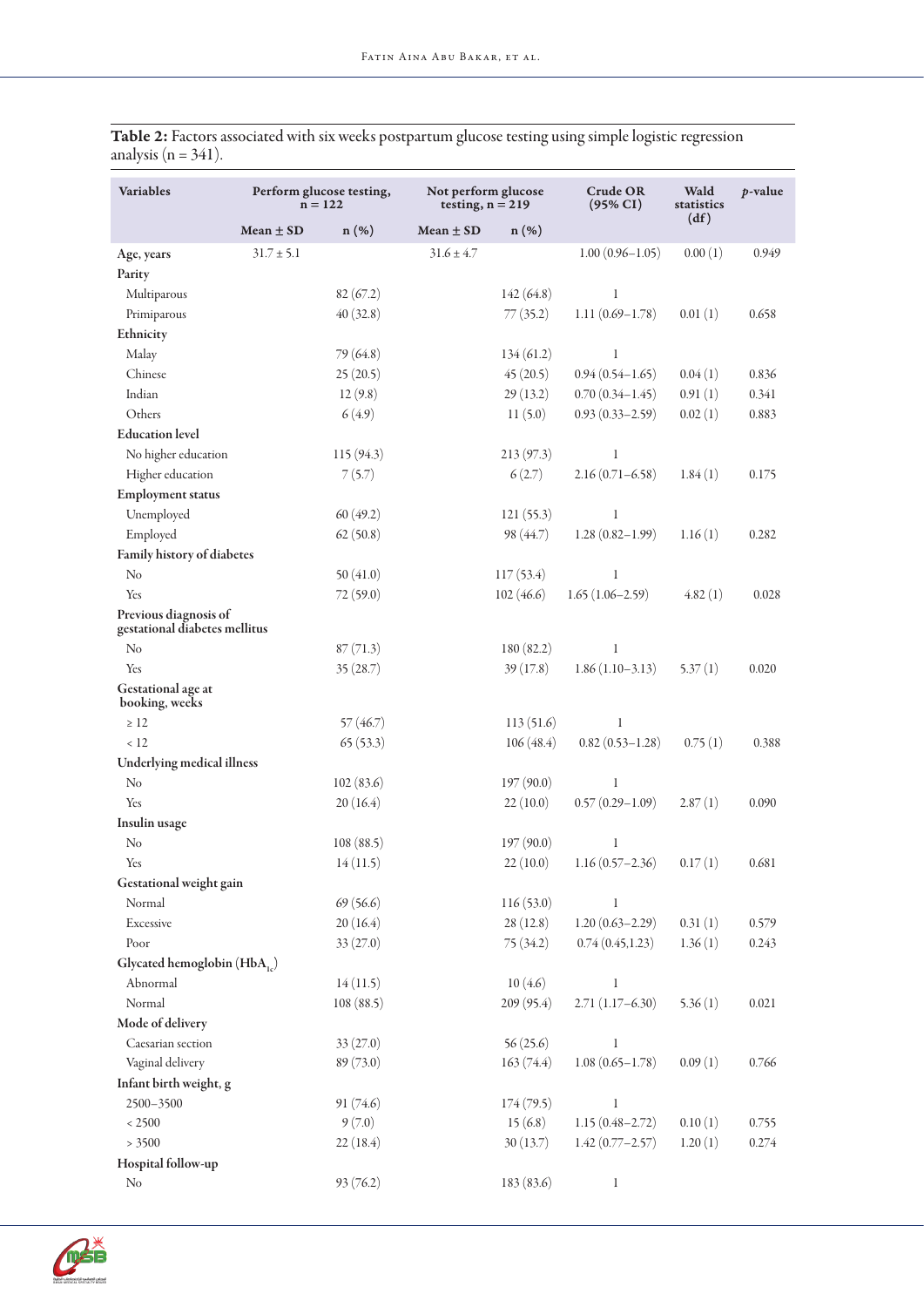| -continued       |                                       |           |                                           |           |                                 |                            |                 |
|------------------|---------------------------------------|-----------|-------------------------------------------|-----------|---------------------------------|----------------------------|-----------------|
| <b>Variables</b> | Perform glucose testing,<br>$n = 122$ |           | Not perform glucose<br>testing, $n = 219$ |           | Crude OR<br>$(95\% \text{ CI})$ | Wald<br>statistics<br>(df) | <i>p</i> -value |
|                  | $Mean + SD$                           | $n(\%)$   | $Mean + SD$                               | $n(\%)$   |                                 |                            |                 |
| Yes              |                                       | 29(23.8)  |                                           | 36(16.4)  | $0.63(0.36 - 1.09)$             | 2.70(1)                    | 0.100           |
| NICU admission   |                                       |           |                                           |           |                                 |                            |                 |
| No               |                                       | 105(86.1) |                                           | 193(88.1) |                                 |                            |                 |
| Yes              |                                       | 17(13.9)  |                                           | 26(11.9)  | $0.83(0.43 - 1.60)$             | 0.30(1)                    | 0.583           |

Table 2: Factors associated with six weeks postpartum glucose testing using simple logistic regression analysis ( $n = 341$ ).

*SD: standard deviation; OR: odds ratio; CI: confidence interval; NICU: neonatal intensive care unit.*

Table 3: Factors associated with six-week postpartum glucose testing using multiple logistic regression  $(n = 341)$ .

| <b>Variables</b>                                       | B     | Adjusted OR (95% CI) | Wald statistics (df) | <i>p</i> -value |
|--------------------------------------------------------|-------|----------------------|----------------------|-----------------|
| Previous diagnosis of<br>gestational diabetes mellitus |       |                      |                      |                 |
| No                                                     |       |                      |                      |                 |
| Yes                                                    | 0.567 | $1.76(1.04-2.99)$    | 4.40(1)              | 0.036           |
| Glycated hemoglobin                                    |       |                      |                      |                 |
| Abnormal                                               |       |                      |                      |                 |
| Normal                                                 | 0.915 | $2.49(1.06 - 5.86)$  | 4.71(1)              | 0.036           |
|                                                        |       |                      |                      |                 |

*B: regression coefficient; OR: odds ratio; CI: confidence interval.*

The results indicate that postpartum follow-up of women with GDM was insufficiently incorporated into the primary care system. Women with GDM have limited knowledge about their true risk of T2DM after delivery. They do not practice other positive preventive lifestyle changes, such as increasing the frequency of exercise even if they perceive that they are at high risk for T2DM. For postpartum testing to be facilitated, the risk of T2DM must be discussed during routine antenatal care, and offering of continuing education program during the postpartum period is essential to increase risk perception among women with GDM.18 However, this measure might be influenced by lack of approved protocols, insufficient or unclear communication from the attending physician in secondary care, and lack of sufficient reminder and tracking systems in primary care practices.<sup>19</sup> Postpartum glucose testing rates after GDM may be increased by incorporating alerts into electronic medical records to ensure that postpartum glucose testing orders are automatically generated or are physician-ordered. An automated live or recorded telephone or email message could also be used to remind women to go for the test after it was ordered.<sup>9</sup>

In previous studies, the use of a reminder system involving a short messaging system to ensure that mothers show up for postpartum tests has resulted in high postpartum glucose testing rates.<sup>20,21</sup> However, in Malaysia, a systematic reminder system that reminds women to show up for postpartum glucose testing does not exist. Although women with GDM who show up for their first postpartum visit to health clinics were given an appointment date for the test at six weeks postpartum, no further follow-up or reminder was given.

In this study, women with normal  $HbA_{1c}$  levels during pregnancy have approximately 2.5 times higher odds of showing up for postpartum glucose testing at six weeks postpartum than those with abnormal results.

Studies have examined the association between  $HbA<sub>1c</sub>$  level and compliance for postpartum glucose testing, but all of these studies have found no associations between the two.14,22,23 The reason behind the current findings, particularly for women with GDM, is unclear. However, the current finding may be a reflection of a 'healthy cohort' effect, in which individuals with normal  $HbA_{1c}$  levels are more health-conscious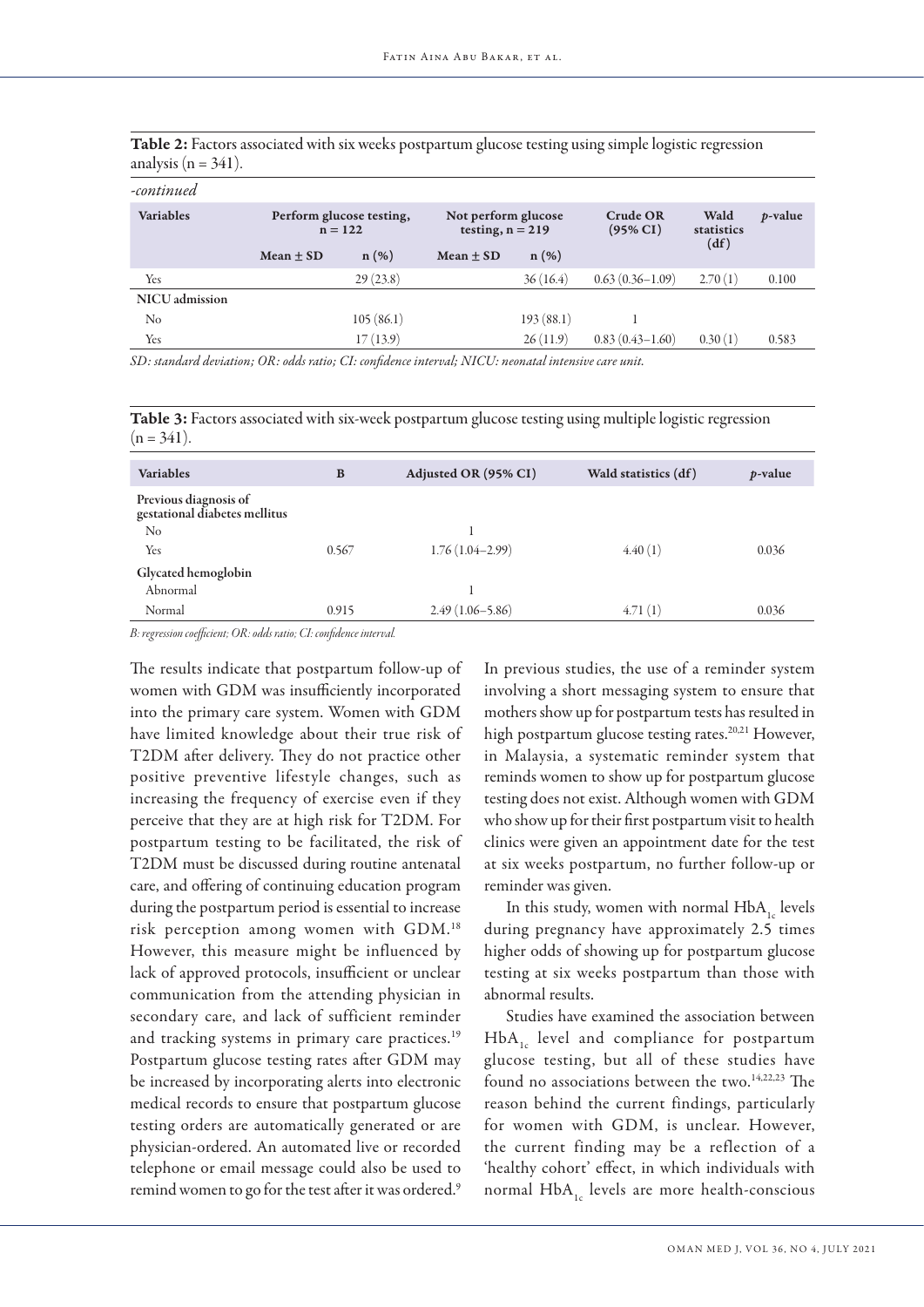and likely to seek treatment or to show up for a check-up.15

Moreover, this study found that previous diagnosis of GDM significantly influenced the compliance for postpartum glucose testing. The women diagnosed with GDM in their pregnancies before the most recent one have approximately two times higher odds of attending postpartum glucose testing. Women diagnosed with GDM in their previous pregnancies may have already gained some basic knowledge about the disease and its future implication; thus, they are more likely to return for the screening test.21 By contrast, those with no prior diagnosis of GDM had a lower awareness score than those with current or former GDM, given that they had not received any information or health advice and education on the subject. Nevertheless, many of them had already presented several risk factors for GDM and T2DM, including high body mass index, family history of diabetes, non-white ethnicity, and smoking.<sup>24</sup>

A study in the USA has found that women who failed to return for postpartum glucose testing are more likely to have a history of GDM in their previous pregnancies compared with women who returned.25 However, other studies conducted in the USA, Australia, Brazil, and Canada to investigate the influence of a history of GDM in previous pregnancies on postpartum testing did not find statistically significant associations between the two.<sup>6,16,23,26,27</sup> Meanwhile, other studies have concluded that the knowledge and awareness of women with GDM on the importance of postpartum glucose testing may be limited.19 Thus, although they have been diagnosed with GDM in previous pregnancies and despite understanding the association between GDM and development of T2DM, those women did not perceive themselves to be at risk of future diabetes.<sup>28</sup>

Some limitations should be kept in mind when interpreting our findings. As our study findings were based on maternal health record, other factors were missed, such as patients' perception and health belief on the risk of developing diabetes, difficulty in assessing health services, and quality of health services. Further studies are needed to explore the other possible factors contributing to compliance with postpartum glucose testing.

Our study is the first to report the rate of compliance and the factors associated with compliance with postpartum glucose testing among

women with GDM in primary health care in Johor Bahru, Malaysia. Despite the appointments given during the early postpartum period, many of these women failed to comply. The proportion of women with GDM who showed up for postpartum glucose testing remained low, and improvements are needed. The detection rate of abnormal glucose status among those who showed up for the test was more or less similar to that reported in other studies. The significant factors associated with compliance to postpartum glucose testing include a previous diagnosis of GDM and a normal HbA, level during pregnancy. Strategies must be reinforced to increase the compliance of more women with GDM for the test.

## **CONCLUSION**

The postpartum glucose testing rate of women with GDM in our population was low. Women with normal  $HbA_{1c}$  levels during pregnancy and those with a previous diagnosis of GDM were more likely to attend postpartum glucose testing at six weeks. Strategies to enhance compliance for postpartum glucose testing should be strengthened. Educating all women with GDM is essential, with special emphasis to those having poor glycemic control during pregnancy.

#### *Acknowledgements*

The authors acknowledge Universiti Sains Malaysia and the Ministry of Health Malaysia for approving the conduct of this study. The authors also acknowledge the invaluable support from the Johor Bahru District Health Office staff in completing this study.

#### *Disclosure*

The authors declared no conflicts of interest. No funding was received for this study.

#### references

- 1. Mustapha F, Omar Z, Mihat O, Md Noh K, Hassan N, Abu Bakar R, et al. Addressing non-communicable diseases in Malaysia: an integrative process of systems and community. BMC Public Health 2014;14(Suppl 2):S4.
- 2. Sahoo K, Sahoo B, Choudhury AK, Sofi NY, Kumar R, Bhadoria AS. Childhood obesity: causes and consequences. J Family Med Prim Care 2015 Apr-Jun;4(2):187-192.
- 3. Macdonald IA. A review of recent evidence relating to sugars, insulin resistance and diabetes. Eur J Nutr 2016 Nov;55(Suppl 2):17-23.
- 4. Zhu Y, Zhang C. Prevalence of gestational diabetes and risk of progression to type 2 diabetes: a global perspective. Curr Diab Rep 2016 Jan;16(1):7.
- 5. American Diabetes Association. 2. Classification and diagnosis of diabetes. diabetes care 2017 Jan;40(Suppl